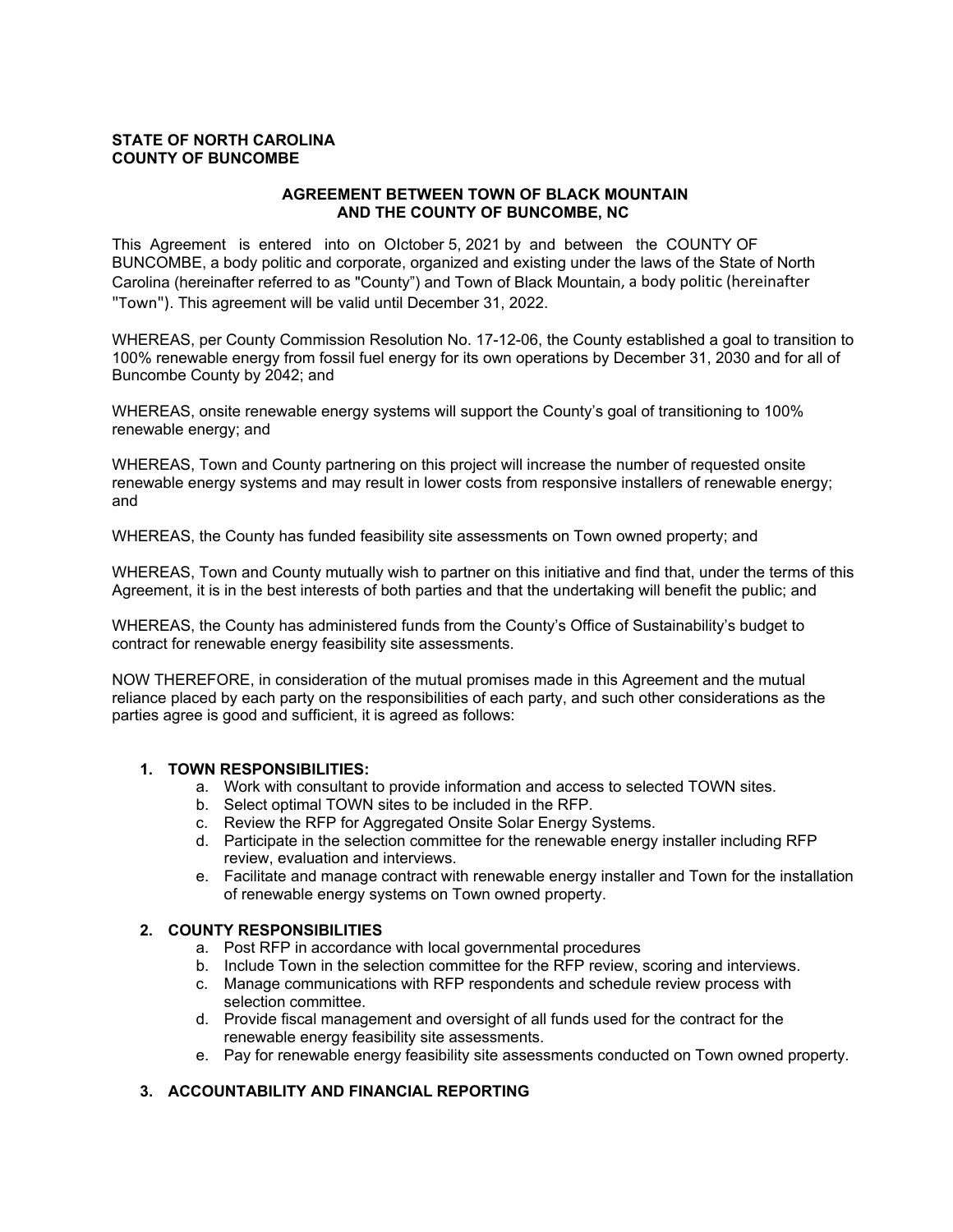a. Each party shall make available such records and accounts including property and financial records as are deemed necessary to assure a proper accounting and financial reporting.

### **4. INDEMNIFICATION AND INSURANCE**

Indemnification: TOWN agrees to indemnify and hold harmless the County and any of their officers, agents and employees from any claims of third parties arising out or any act or omission of TOWN in connection with the performance of this contract.

The County agrees to indemnify and hold harmless TOWN and any of their officers, agents and employees from any claims of third parties arising out or any act or omission of the County in connection with the performance of this contract.

Insurance: TOWN is self-insured for general liability and maintains excess general liability coverage up to \$7,000,000 per occurrence: Including coverage for bodily injury and property damage. In addition, TOWN is self-insured for workers' compensation and maintains excess workers' compensation coverage per statutory requirement and carries \$1,000,000 of employer's liability insurance. TOWN shall provide a copy of its self-insurance certificate and evidence of excess general liability and workers' compensation coverage at the time of execution of this Agreement.

The County is self-insured for general liability and maintains excess general liability coverage up to \$7,000,000 per occurrence: Including coverage for bodily injury and property damage. In addition, the County is self-insured for workers' compensation and maintains excess workers' compensation coverage per statutory requirement and carries \$1,000,000 of employer's liability insurance. The County shall provide a copy of its self-insurance certificate and evidence of excess general liability and workers' compensation coverage at the time of execution of this Agreement.

- (a) Providing and maintaining the types and amounts of insurance or self-insurance specified in this paragraph is a material obligation of TOWN and the County.
- (b) TOWN and the County shall comply at all times with all lawful terms and conditions of each of its insurance policies and all lawful requirements of its insurer.
- (c) TOWN and the County shall each demonstrate compliance with the requirements of this paragraph by submitting Certificates of Self-Insurance to each other.

#### **5. LAWS**

TOWN and the County agree to comply with all federal, state and local laws in the course of its business and as a condition of this Agreement. TOWN and the County agree to provide the other any information necessary should they require additional documentation.

#### **6. GOVERNING LAW**

This agreement and the rights and obligations of the parties hereunder shall be governed in all respects by the laws of the State of North Carolina. This agreement and documents made in connection with its performance are or may be public records pursuant to North Carolina law.

### **7. ENTIRE AGREEMENT**

This Agreement constitutes the entire written Agreement of the parties with respect to the matters set forth herein. The Agreement may be revised, extended or amended by written agreement by both parties.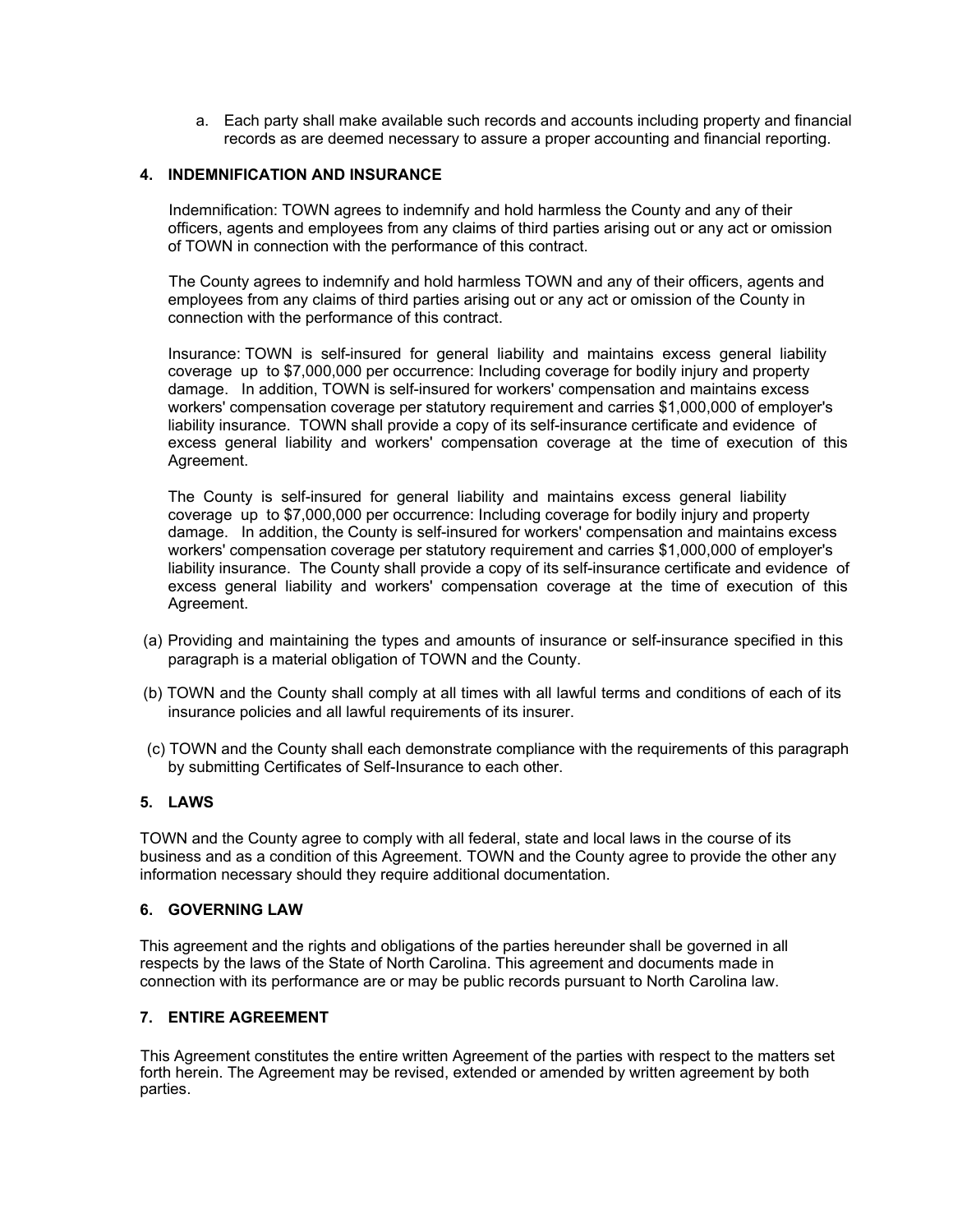### **8. SEVERABILITY**

Should any provision or provisions contained in this Agreement be declared by a court of competent jurisdiction to be void, unenforceable or illegal, such provision or provisions shall be severable and the remaining provisions hereof shall remain In effect.

### **9. EFFECTIVE PERIOD**

This Agreement shall be effective upon its execution by both Parties and shall terminate upon completion of the scope of work contained in the responsibilities described herein, but in any event this Agreement shall terminate after December 31, 2022.

## 10. **TERMINATION WITHOUT CAUSE**

Either Party may terminate this agreement without cause by giving **30 days written notice** to the other Party. In that event, all finished or unfinished deliverable items prepared in accordance with this agreement shall become the property of the Party that prepared it and that party shall be entitled to receive just and equitable compensation for any satisfactory work completed from the other Party.

### 11. **NON-APPROPRIATION**

The Parties' obligations under this Agreement are contingent on sufficient funds being allocated in the Parties respective annual budgets. Nothing herein shall be construed to require either Party to appropriate sufficient funds for these undertakings or this Agreement, nor shall the failure or refusal to appropriate sufficient funds be a breach of the Agreement, but in said event, this Agreement shall terminate immediately.

#### 12. **AMENDMENTS**

This Agreement constitutes the entire contract between the parties, and this Agreement shall not be changed except in writing signed by both parties.

### **13. E-VERIFY**

E-Verify Employer Compliance: Employers and their subcontractors with 25 or more employees as defined in Article 2 of Chapter 64 of the NC General Statutes must comply with E-Verify requirements to contract with governmental units. E-Verify is a Federal program operated by the United States Department of Homeland Security and other federal agencies, or any successor or equivalent program used to verify the work authorization of newly hired employees pursuant to federal law. E-verify can be accessed via this link: http://www.uscis.gov/e-verify/employers

#### **14. NON-DISCRIMINATION**

In accordance with State and Federal laws, each party shall not discriminate against any person on the basis of sex, national origin, race, ethnic background, color, religion, age or disability in its program activities related to this Agreement.

### **15. REPRESENTATIVES**

The County's designated representative and mailing address of the representative is as follows:

Buncombe County Office of Sustainability Attention: Jeremiah P. LeRoy 200 TOWN Street, Suite 400 Asheville, NC 28801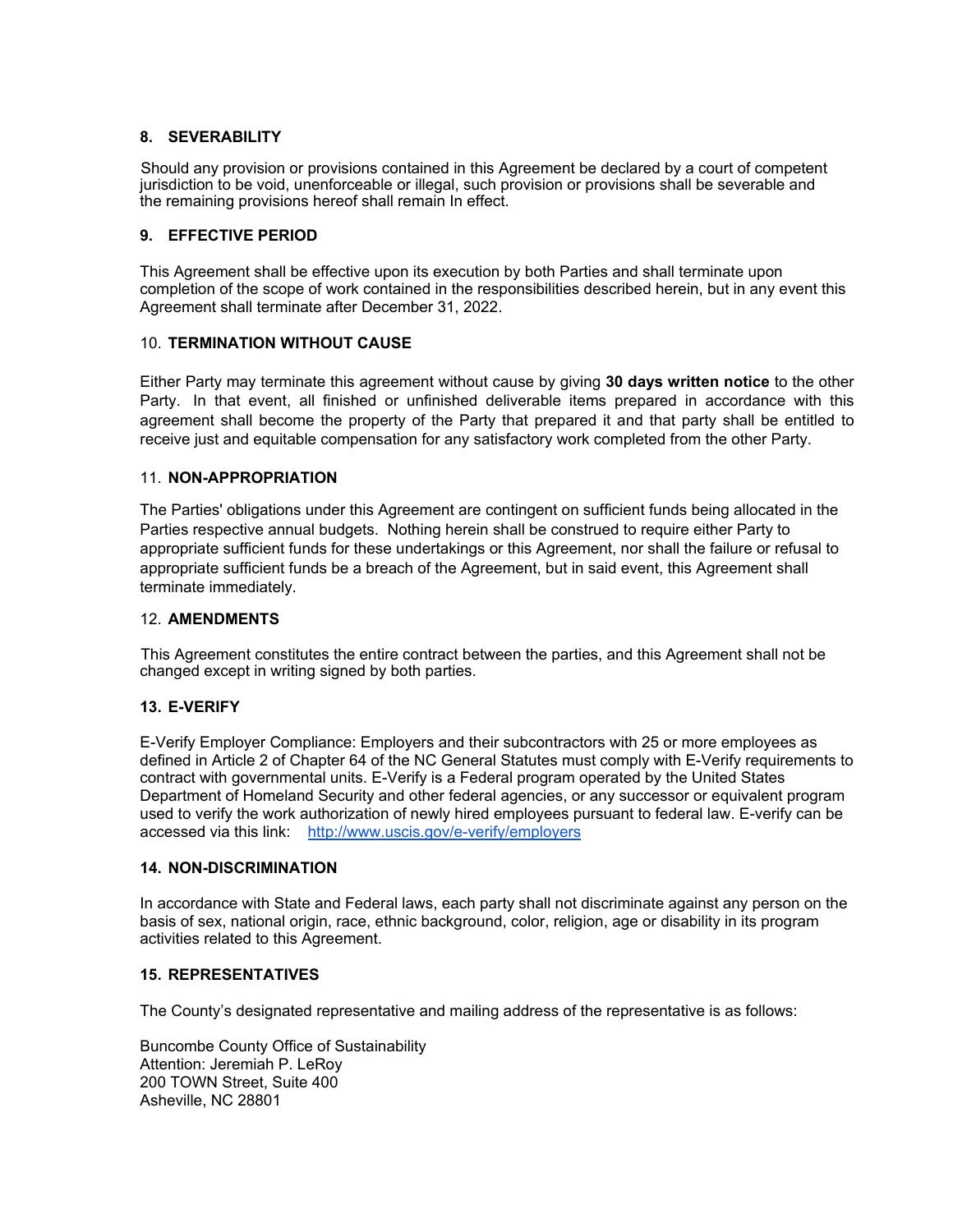jeremiah.leroy@buncombecounty.org 828-250-4976

TOWN's designated representative and mailing address of the representative is as follows:

Josh Harrold Town Manager 160 Midland Avenue Black Mountain, NC 28711 josh.harrold@townofblackmountain.org 828-419-9300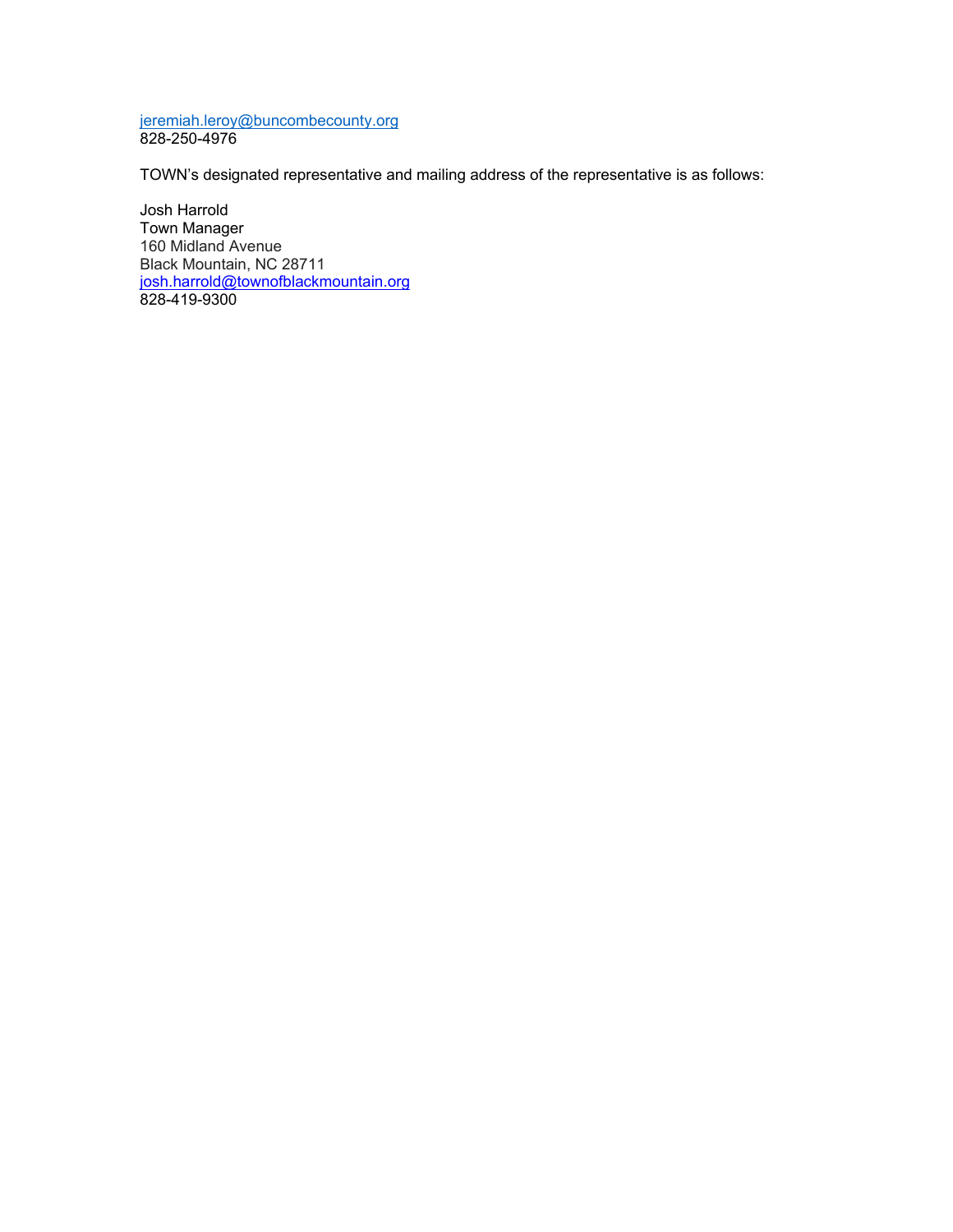### SIGNATURE PAGE 1 OF 2

IN WITNESS WHEREOF, the Parties hereto have executed this instrument as of the day and year written below.

BUNCOMBE COUNTY

By: \_\_\_\_\_\_\_\_\_\_\_\_\_\_\_\_\_\_\_\_\_\_\_\_\_\_

Attest:

This instrument has been preaudited in the manner required by the Local Government Budget and Fiscal Control Act.

Don Warn, Buncombe County Finance Director

\_\_\_\_\_\_\_\_\_\_\_\_\_\_\_\_\_\_\_\_\_\_\_\_\_\_\_\_\_\_\_\_\_\_

\_\_\_\_\_\_\_\_\_\_\_\_\_\_\_\_\_\_\_\_\_\_\_\_\_\_\_\_\_\_

Approve as to Form:

Michael C. Frue Buncombe County Senior Staff Attorney

\_\_\_\_\_\_\_\_\_\_\_\_\_\_\_\_\_\_\_\_\_\_\_\_\_\_\_\_\_\_\_\_\_\_\_\_

SIGNATURE PAGE 2 OF 2